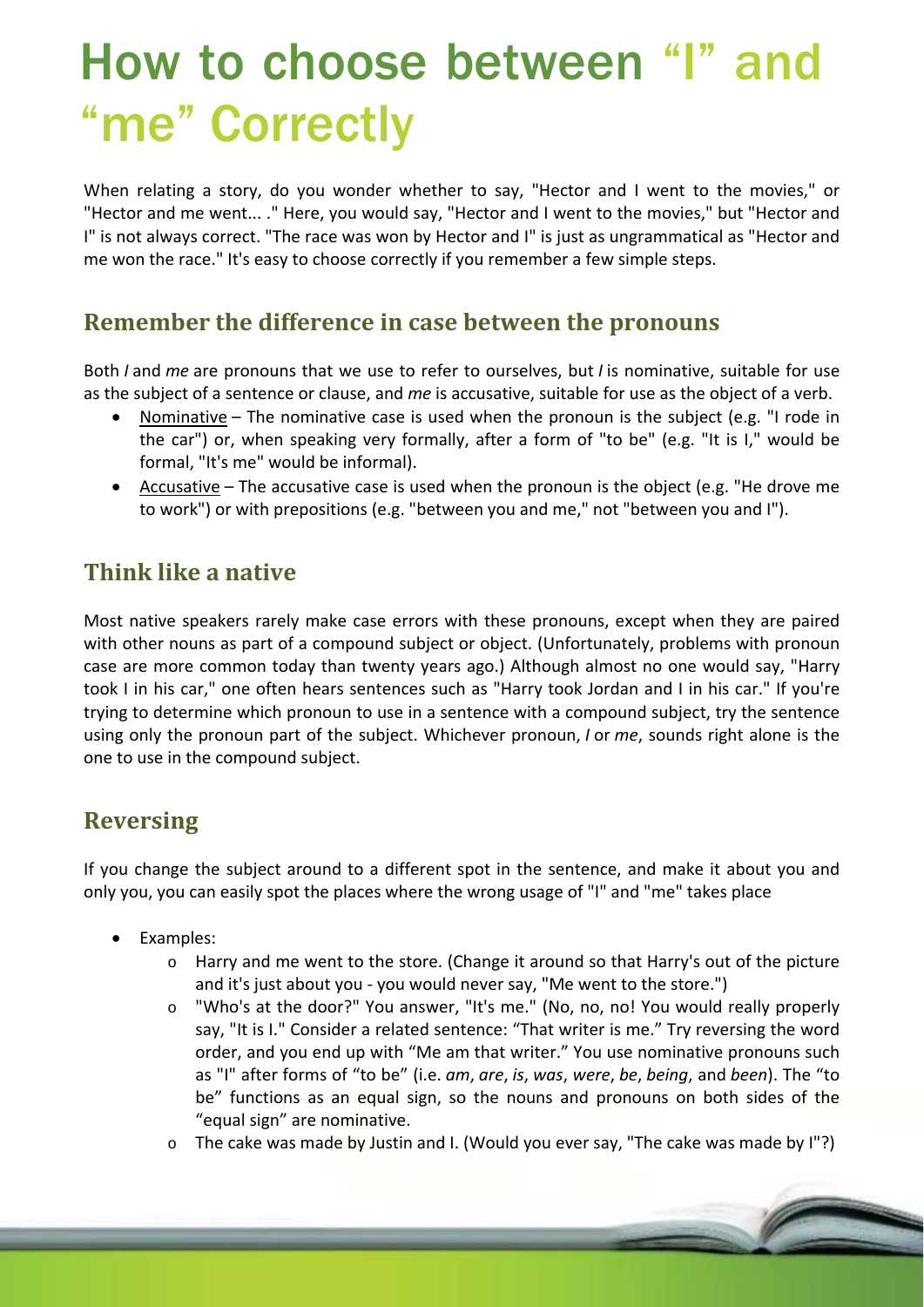## **Use pronouns correctly in comparisons to prevent ambiguity**

Write out the full comparison to decide which pronoun to use.

- She likes Winifred more than I do. (This can be shortened to "She likes Winifred more than I," but the former may sound more natural.)
- She likes Winifred more than she likes me. (This can be shortened to "She likes Winifred more than me.")

## **Tips**

- Here's a good tip; just remember 'me' never did anything.
- Place *I* and *me* after the other nouns or pronouns.
	- o "Elliot, Amanda, and I are friends" (not "I, Elliot, and Amanda are friends")
	- o "The teacher saw him and me" (not "The teacher saw me and him")
- In informal situations, consider using "yours truly" if you are unsure or the proper form sounds stuffy. It can replace *I*, *me*, or *myself*.
	- o "He's better at it than yours truly."
	- o "Amanda and yours truly did that."
	- o "It's yours truly, ma; I got a little message for ya" (from Nelly's "My Place")
	- o "I can take care of yours truly" (from Merriam‐Webster)
- Remember to figure out proper usage before you begin to speak; consider saying the sentence desired silently to yourself to determine if you are using the proper word.
- Now try it yourself.
	- o Is this correct?: "You and me are going to the movies later."
		- Answer: No. The correct subject would be "You and I." (Take the other pronoun out of the sentence and say it again: "I [not *me*] am going to the movies later.")
	- o Is this correct?: "My mom is taking Javier and I to the mall." Answer: No. The correct object of the verb "taking" is "Javier and me." (Take Javier out of the equation and try it again: "My mom is taking me [not *I*] to the mall.")
	- o Is this correct?: "She is better at art than me" Answer: No. The correct pronoun would be "I." (Write the comparison out in full: "She is better at art than I am [not *me*].")
- Practice in your head before you say it until it becomes automatic.

### **Warnings**

- Be careful with your pronouns when you switch voices. Remember that "by" is a preposition and requires the accusative case in sentences such as "The story was written by me." This sentence would use the nominative case if written in the active voice: "I wrote the story."
- Do not use "myself" in place of "I" or "me." "Myself" can be either a reflexive pronoun or intensive pronoun.
	- o David and myself were present. (The pronoun should be in the nominative case: "David and I were present.")
	- o The event was catered by Elizabeth and myself. (The pronoun should be in the genitive case: "The event was catered by Elizabeth and me.")